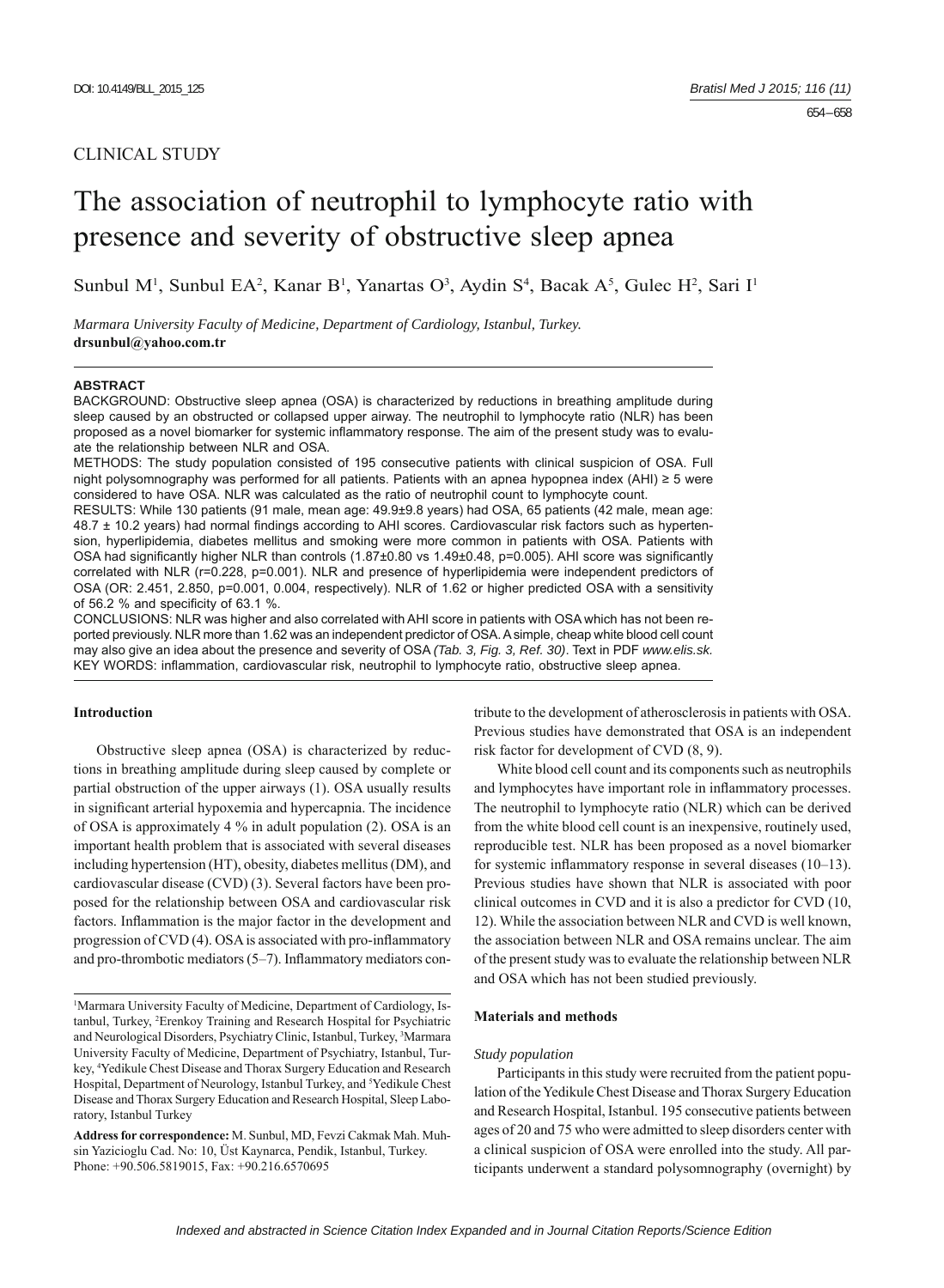|  |  |  | Tab. 1. Baseline characteristics and clinical data of the study population. |  |  |  |  |  |  |
|--|--|--|-----------------------------------------------------------------------------|--|--|--|--|--|--|
|--|--|--|-----------------------------------------------------------------------------|--|--|--|--|--|--|

|                 | Mild OSA<br>$(n = 20)$ | Moderate OSA<br>$(n = 35)$ | Severe OSA<br>$(n = 75)$ | Controls<br>$(n = 65)$ |                                           |
|-----------------|------------------------|----------------------------|--------------------------|------------------------|-------------------------------------------|
| Age, (years)    | $47.4 \pm 8.5$         | $50.8 \pm 9.6$             | $50.1 \pm 10.3$          | $48.7 \pm 10.2$        | 0.379                                     |
| Male Gender, n  | 12                     | 26                         | 53                       | 42                     | 0.612                                     |
| BMI, $kg/m2$    | $33.4 \pm 8.8$         | $33.1 \pm 5.1$             | $35.3 \pm 8.5$           | $26.9 \pm 4.9$         | $< 0.001$ <sup>*</sup> , <sup>+</sup> , a |
| HR, beat/minute | $69.8 \pm 16.9$        | $65.6 \pm 13.0$            | $67.8 \pm 11.9$          | $60.3 \pm 10.3$        | $<0.003$ <sup>*</sup> , <sup>+</sup> , a  |
| HT, n           |                        | 10                         | 19                       | 10                     | 0.386                                     |
| DM, n           |                        |                            |                          |                        | 0.173                                     |
| $HL$ , $n$      | 15                     | 20                         | 52                       | 29                     | $0.011^{*,+,a}$                           |
| Smoking, n      |                        |                            | 16                       |                        | 0.702                                     |

Data are presented as mean  $\pm$  standard deviation or number of patient.

OSA – Obstructive sleep apnea, BMI – Body mass index, HR – Heart Rate, HT – hypertension, DM – Diabetes mellitus, HL – Hyperlipidemia

Post-hoc analysis: \* p < 0.05 between patients with mild OSA and controls, \* p < 0.05 between patients with moderate OSA and controls,  ${}^{\alpha}$  p < 0.05 between patients with severe OSA and controls

using the Embla A-10 data acquisition and analysis system (Embla; Medcare Flaga; Reykjavik, Iceland) in a sleep laboratory. Patients with an apnea hypopnea index (AHI) scores  $\geq$  5 were considered to have OSA. Patients with AHI scores < 5 were considered the control group. Patients with OSA were divided into four groups according to AHI scores – normal, mild OSA, moderate OSA, and severe OSA ( $\leq$  5, 5–15, 16–30,  $>$  30, respectively). Patients with systemic disease and with medical treatment to affect the white blood cell counts, such as hematopoietic system disorders, history of malignancies and/or treatment with chemotherapy, evidence of any concomitant inflammatory disease, acute infection, and chronic inflammatory status, acute coronary syndrome (ACS), history of glucocorticoid therapy within the past 3 months, secondary HT, heart failure, history of chronic renal or hepatic disease and cerebrovascular disease were excluded from the study.

Laboratory parameters were recorded from patient medical charts. NLR was calculated as the ratio of neutrophil count to lymphocyte count. The study population was evaluated for presence of cardiovascular risk factors such as hypertension (HT), hyperlipidemia (HL), and diabetes mellitus (DM). HT was defined as systolic blood pressure  $\geq 140$  mm Hg and/or diastolic blood pressure  $\geq 90$ mm Hg, previously diagnosed HT, or use of any antihypertensive medications. DM was defined as fasting plasma glucose levels more than 126 mg/dL in multiple measurements, previously diagnosed DM or use of antidiabetic medications such as oral antidiabetic agents or insulin. HL was defined as serum total cholesterol  $\geq$  240 mg/dl, serum triglyceride  $\geq$  200 mg/dl, low-density lipoprotein cholesterol (LDL)  $\geq$  130 mg/dl, previously diagnosed HL, or use of lipid-lowering medication. Body mass index (BMI) was calculated by dividing the body weight in kilograms by the square of the height in meters. Smoking status was defined as the history of tobacco use at admission or in the 6 months prior to visit.

The investigation complies with the principles outlined in the Declaration of Helsinki. The study was approved by the local ethics committee and informed consent was provided from all participants.

# *Statistical analysis*

Statistical analyses were performed using SPSS 20.0 statistical package for Windows (IBM SPSS, Armonk, NY, USA). Continuous data were expressed as mean  $\pm$  standard deviation while categorical data were presented as percentage. Normal distribution was assessed by Kolmogorov Smirnov test. Chi-square test was used for comparison of categorical variables while student T-test, Mann-Whitney U test or Kruskal Wallis tests were used to compare parametric and nonparametric continuous variables. Post-hoc analysis was performed by Bonferroni test. Correlation analysis was performed by Pearson or Spearman's correlation test. Logistic regression and linear regression analysis were performed to determine the predictors of OSA. Receiver operating characteristic (ROC) curve analysis was performed to determine the cut-off level of NLR to predict the presence of OSA. A value of p < 0.05 was considered statistically significant.

#### **Results**

Baseline characteristics and clinical data are shown in Table 1. While 130 patients (91 male, mean age:  $49.9 \pm 9.8$  years) had OSA, 65 patients (42 male, mean age:  $48.7 \pm 10.2$  years) had normal findings ( $p = 0.447, 0.539$ , respectively) according to AHI scores. Mean AHI scores of patients with OSA and controls were  $40.1 \pm$ 26.5 and  $2.6 \pm 1.6$ , respectively. Mean AHI scores were similar in both genders in patients with OSA  $(40.3 \pm 25.8$  for male patients and  $39.5 \pm 28.3$  for female patients,  $p = 0.869$ ). Cardiovascular risk factors such as HT, HL, DM and smoking were more common in patients with OSA than controls although the difference

Tab. 2. Comparison of laboratory findings between patients and con**trols.**

|                                   | Patient Group     | Control Group    | p       |
|-----------------------------------|-------------------|------------------|---------|
|                                   | $(n=130)$         | $(n=65)$         |         |
| Leukocytes $(mm-3)$               | 8688±2186         | 6936±1907        | < 0.001 |
| Neutrophils $(mm-3)$              | $4824 \pm 1648$   | 3596±1156        | < 0.001 |
| Lymphocytes $(mm^{-3})$           | $2835 \pm 967$    | $2623 \pm 1038$  | 0.052   |
| Platelets $(10^3/\text{mm}^{-3})$ | $269.9 \pm 74.6$  | $249.5 \pm 75.7$ | 0.075   |
| Hemoglobin $(g/dL)$               | $14.9 \pm 1.6$    | $14.2 \pm 1.5$   | 0.005   |
| Fasting glucose (mg/dl)           | $110.2\pm31.6$    | $100.9 \pm 21.7$ | 0.024   |
| Total cholesterol (mg/dl)         | $218.7 \pm 45.1$  | $201.2 \pm 52.0$ | 0.004   |
| Triglycerides (mg/dl)             | $183.6 \pm 101.6$ | 151.9±92.7       | 0.017   |
| Low density lipoprotein (mg/dl)   | $139.0\pm31.1$    | $118.2 \pm 36.9$ | < 0.001 |
| High density lipoprotein (mg/dl)  | 42.1 $\pm$ 8.5    | $45.4 \pm 9.5$   | 0.008   |
| C-reactive protein $(mg/L)$       | $6.6 \pm 5.3$     | $2.5 \pm 2.4$    | < 0.001 |
| Neutrophil to lymphocyte ratio    | $1.87 \pm 0.80$   | $1.49\pm 0.48$   | 0.005   |
|                                   |                   |                  |         |

Data are expressed as mean ± SD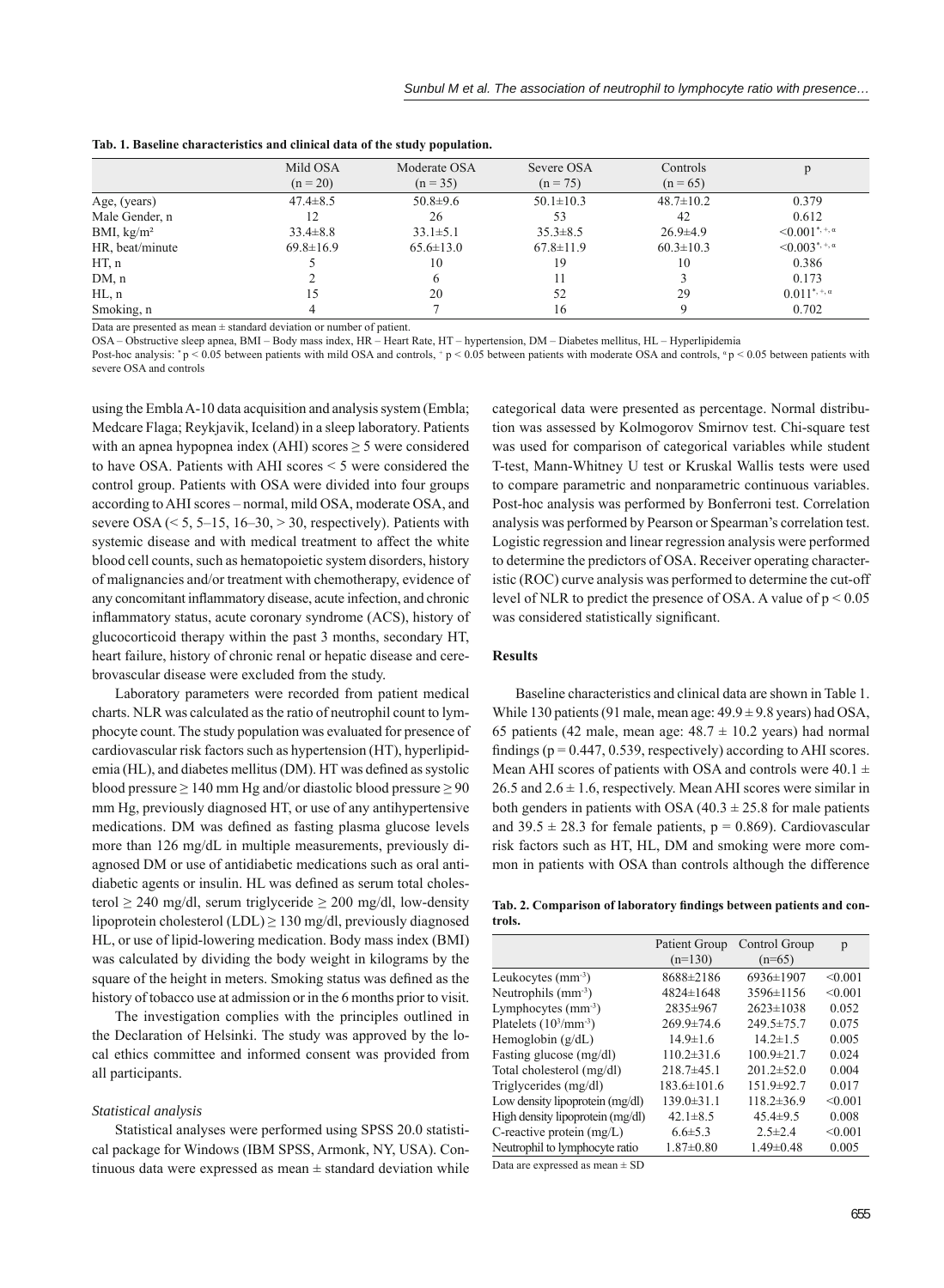654 – 658



**Fig. 1. Comparison of neutrophil to lymphocyte ratio between patients with obstructive sleep apnea and controls.**



**Fig. 2. Correlation analysis between neutrophil to lymphocyte ratio and apnea hypopnea index scores.**

was non-significant. BMI and heart rate were significantly higher in patients with OSA than controls.

Laboratory findings are shown in Table 2. Fasting glucose, total cholesterol, triglyceride and LDL levels were significantly higher and high density lipoprotein (HDL) level was significantly lower in patients with OSA. Patients with OSA had significantly higher NLR than controls  $(1.87 \pm 0.80 \text{ vs } 1.49 \pm 0.48, \text{ p} = 0.005)$  (Fig. 1). C-reactive protein (CRP) level was also significantly higher in patients with OSA. Patients were divided into four groups according to AHI score such as normal, mild, moderate, and severe (< 5,

**Tab. 3. Multivariate analysis to determin the independent predictors of presence of obstructive sleep apnea.**

|                                | Odds Ratio | 95% Confidence  | p     |
|--------------------------------|------------|-----------------|-------|
|                                |            | Interval        |       |
| Age (years)                    | 1.014      | $0.981 - 1.048$ | 0.409 |
| Sex (male)                     | 0.730      | $0.361 - 1.477$ | 0.381 |
| Presence of hypertension       | 0.819      | $0.254 - 2.638$ | 0.737 |
| Presence of diabetes mellitus  | 0.300      | $0.069 - 1.307$ | 0.109 |
| Presence of hyperlipidemia     | 0.351      | $0.172 - 0.717$ | 0.004 |
| Presence of smoking            | 1.854      | $0.553 - 6.214$ | 0.317 |
| Neutrophil to lymphocyte ratio | 2.451      | 1.423-4.222     | 0.001 |
|                                |            |                 |       |



**Fig. 3. Receiver operating characteristic (ROC) curve analysis for neutrophil to lymphocyte ratio to predict obstructive sleep apnea (area under curve is 0.623).**

5–15, 16–30, > 30, respectively). Patients with higher AHI score had significantly higher NLR (normal:  $1.49 \pm 0.48$ , mild OSA: 1.64  $\pm 0.65$ , moderate OSA:  $1.88 \pm 0.79$ , severe OSA:  $1.92 \pm 0.83$ , p =  $0.002$ ). Correlation analysis revealed that NLR was significantly correlated with AHI score  $(r = 0.228, p = 0.001)$  (Fig. 2). There was no significant correlation between CRP levels and AHI score in patients with OSA ( $r = 0.157$ ,  $p = 0.084$ ). Logistic regression analysis revealed that NLR and presence of HL were independent predictors of OSA (OR: 2.451, 95% CI: 1.423–4.222, p = 0.001 and OR: 2.850, 95% CI: 1.395–5.824, p = 0.004, respectively) (Tab. 3). ROC analysis was performed to determine the cut-off level of NLR to predict the OSA. A NLR of 1.62 or higher predicted OSA with a sensitivity of 56.2 % and specificity of 63.1 % (Fig. 3).

# **Discussion**

In this study, we evaluated the relationship between NLR and OSA. Our results demonstrated that NLR was significantly higher and also correlated with AHI scores in patients with OSA. Moreover, NLR was an independent predictor of OSA which has not been reported previously.

Sleep abnormalities are associated with poor cardiovascular outcomes (14, 15). OSA is an important health care problem which is also linked to cardiovascular risk factors including HT, DM, HL, obesity, coronary artery disease, and stroke (16). Approximately half of patients with OSA have HT. There are numerous mechanisms linking OSA and HT such as excessive sympathetic activity, increased heart rate and peripheral vascular resistance (17). In our study, presence of HT and heart rate were significantly higher in patients with OSA consistent with previous study. Additionally, DM and HL were also more common in patients with OSA in accordance with previous studies (18).

There is a closer relationship between OSA and obesity. Previous studies have demonstrated that the incidence of obesity is approximately 60–90 % in patients with OSA (19). In our study, patients with OSA had significantly higher BMI levels compared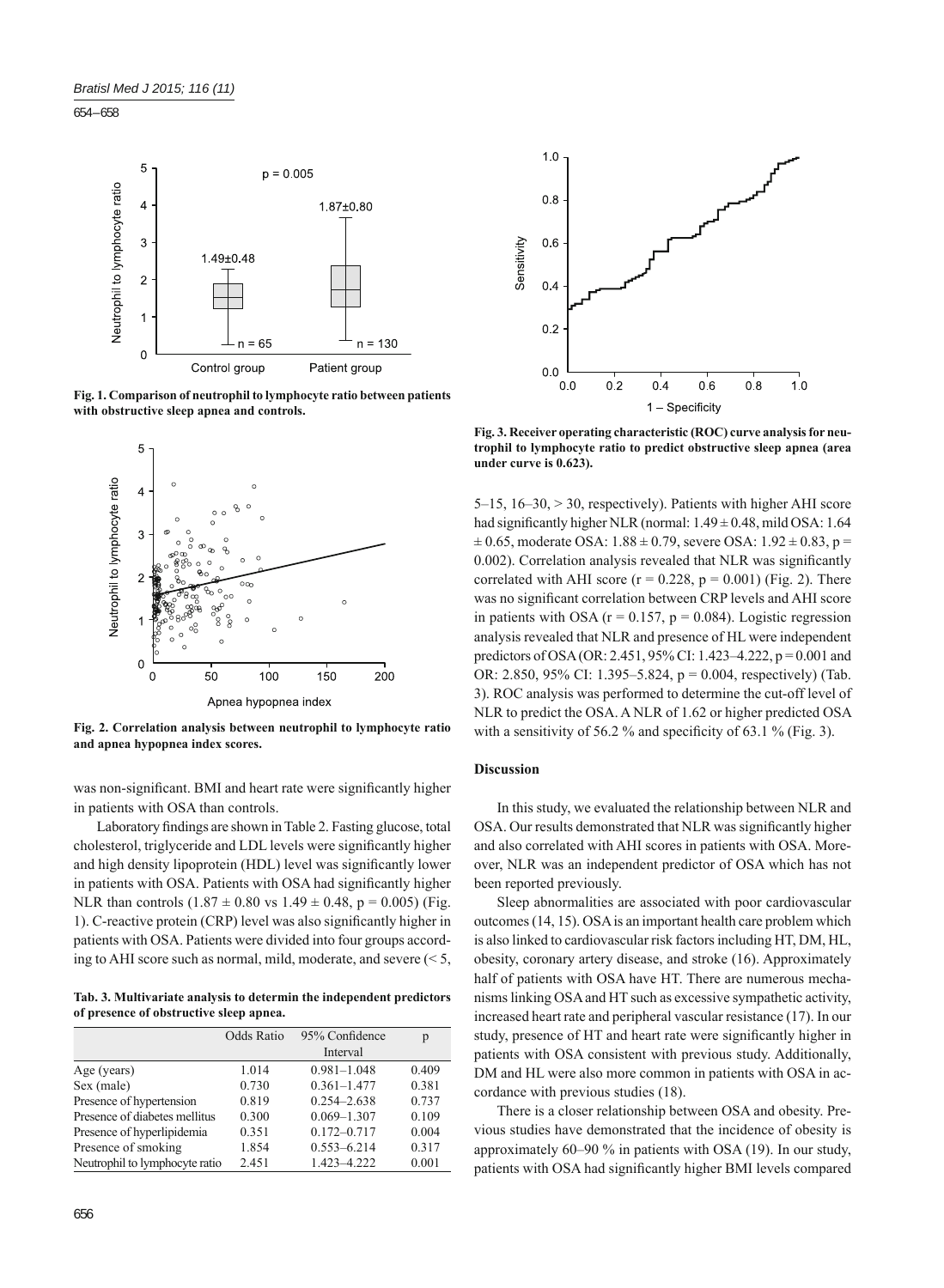to controls  $(34.4 \pm 7.8 \text{ vs } 26.9 \pm 4.9, p < 0.001)$ . Numerous studies have demonstrated that inflammation is the main factor for the relationship between OSA and CVD. Inflammation plays an important role in the pathogenesis of atherosclerosis (20). Hypoxia and systemic inflammation may lead to progressive atherosclerosis and contribute to increased risk of CVD in patients with OSA  $(21–23)$ . Increased levels of inflammatory markers are associated with increased cardiovascular risk (24). Patients with OSA have higher levels of inflammatory markers such as CRP, neutrophil counts, TNF- $\alpha$ , pro-inflammatory cytokines, interleukin (IL)-6, serum amyloid A, and leukocyte adhesion molecules (5, 6, 25–27). Therefore, it is not surprising that OSA patients have increased risk of CVD (28).

The neutrophil to lymphocyte ratio has been proposed as a new biomarker for predicting CVD (10). Neutrophils and leukocytes are the most common types of white blood cells and they play an important role in the development of inflammatory response. They release several types of cytokines and trigger the immune system and inflammatory reactions. Previous studies have demonstrated that higher levels of NLR are associated with impaired cardiovascular outcomes (10–13). NLR is not only associated with CVD, but also associated with chronic renal disease and several malignancies (11, 13, 29, 30). Although numerous studies have investigated the relationship between NLR and CVD, the relationship between NLR and OSA remains unclear. NLR was relatively lower in our study population when compared to previous studies with different population characteristics. In a previous study, Tamhane et al (10) investigated the association between admission NLR and outcomes in patients with ACS. NLR was 1.82 in low tertile, 3.56 in medium tertile, and 9.10 in high tertile in their study population. The study population was older than our study population (61-65 years versus 49 years, respectively). On the other hand, while our study population consisted of OSA patients with no systemic disease and ACS, their study population consisted of patients with ACS. Therefore, increased tissue damage due to acute myocardial injury may contribute to higher NLR as well as older study population. In another study, Bhatti et al (30) demonstrated that the preoperative NLR is a significant independent prognostic indicator in patients with resected pancreatic ductal adenocarcinoma. The median age was 65 years and median NLR was 2.4 in their study population. The study population consisted of patients with pancreatic ductal adenocarcinoma. In addition to older study population, promoting cancer cell proliferation, ongoing angiogenesis, tumor metastasis and effect of systemic therapies may also contribute to higher NLR compared to our results. In our study, we first demonstrated that NLR was higher and also significantly correlated with AHI scores in patients with OSA. Moreover, NLR was an independent predictor for OSA. Although CRP levels were also higher in patients with OSA, it was not a predictor for OSA in our study. NLR is also inexpensive, routinely used, reproducible test that has been used as a biomarker to evaluate inflammatory state in outpatient clinical setting. Therefore, simple and cheap complete blood counts may also give an idea about the severity of OSA in outpatient clinics.

Our study had several limitations. Our study had a cross-sectional design, it would be better to follow patients with OSA and

look for the risk factors in the ones who will develop CVD after a certain period of time. On the other hand, we did not evaluate the effect of treatment on NLR in patients with OSA. It would be better to follow patients after adequate time following treatment. For this purpose, further prospective studies are needed to determine the effect of treatment on NLR and the prognosis of these patients.

In conclusion, NLR was higher and also correlated with AHI score in patients with OSA which has not been reported previously. Moreover, NLR more than 1.62 was an independent predictor of OSA. A simple, cheap white blood cell count may also give an idea about the presence and severity of OSA and it may be useful in outpatient clinical setting.

#### **References**

**1. Qureshi A, Ballard RD.** Obstructive sleep apnea. J Allergy Clin Immunol 2003; 112 (4): 643–651.

**2. Young T, Palta M, Dempsey J, Skatrud J, Weber S, Badr S.** The occurrence of sleep disordered breathing among middle aged adults. N Engl J Med 1993; 328: 1230–1235.

**3. Parish JM, Somers VK.** Obstructive sleep apnea and cardiovascular disease. Mayo Clin Proc 2004; 79 (8): 1036–1046.

**4. Williams A, Scharf SM.** Obstructive sleep apnea, cardiovascular disease, and inflammation--is NF-kappaB the key? Sleep Breath 2007; 11  $(2): 69 - 76.$ 

**5. Dyugovskaya L, Lavie P, Lavie L.** Increased adhesion molecules expression and production of reactive oxygen species in leukocytes of sleep apnea patients. Am J Respir Crit Care Med 2002; 165: 859–860.

**6. Larkin EK, Rosen CL, Kirchner HL et al.** Variation of C-reactive protein levels in adolescents: association with sleep-disordered breathing and sleep duration. Circulation 2005; 111: 1978–1984.

7. Ryan S, Taylor CT, McNicholas WT. Selective activation of inflammatory pathways by intermittent hypoxia in obstructive sleep apnea syndrome. Circulation 2005; 112: 2660–2667.

**8. Lavie L.** Obstructive sleep apnoea syndrome-an oxidative stress disorder. Sleep Med Rev 2003; 7: 35–51.

**9. Ayas NT, Mancini GB, Fleetham J.** Does CPAP delay the development of cardiovascular disease in patients with obstructive sleep apnoea hypopnoea? Thorax 2006; 61: 459–460.

**10. Tamhane UU, Aneja S, Montgomery D, Rogers EK, Eagle KA, Gurm HS.** Association between admission neutrophil to lymphocyte ratio and outcomes in patients with acute coronary syndrome. Am J Cardiol 2008; 102 (6): 653–657.

**11. Okyay GU, Inal S, Oneç K et al.** Neutrophil to lymphocyte ratio in evaluation of inflammation in patients with chronic kidney disease. Ren Fail 2013; 35 (1): 29–36.

**12. Gibson PH, Cuthbertson BH, Croal BL et al.** Usefulness of neutrophil/lymphocyte ratio as predictor of new-onset atrial fibrillation after coronary artery bypass grafting. Am J Cardiol 2010; 105: 186–191.

**13. Sunbul M, Gerin F, Durmus E et al.** Neutrophil to lymphocyte and platelet to lymphocyte ratio in patients with dipper versus non-dipper hypertension. Clin Exp Hypertens 2014; 36 (4): 217–221.

**14. Wolk R, Gami AS, Garcia-Touchard A, Somers VK.** Sleep and cardiovascular disease. Curr Probl Cardiol 2005; 30: 625–662.